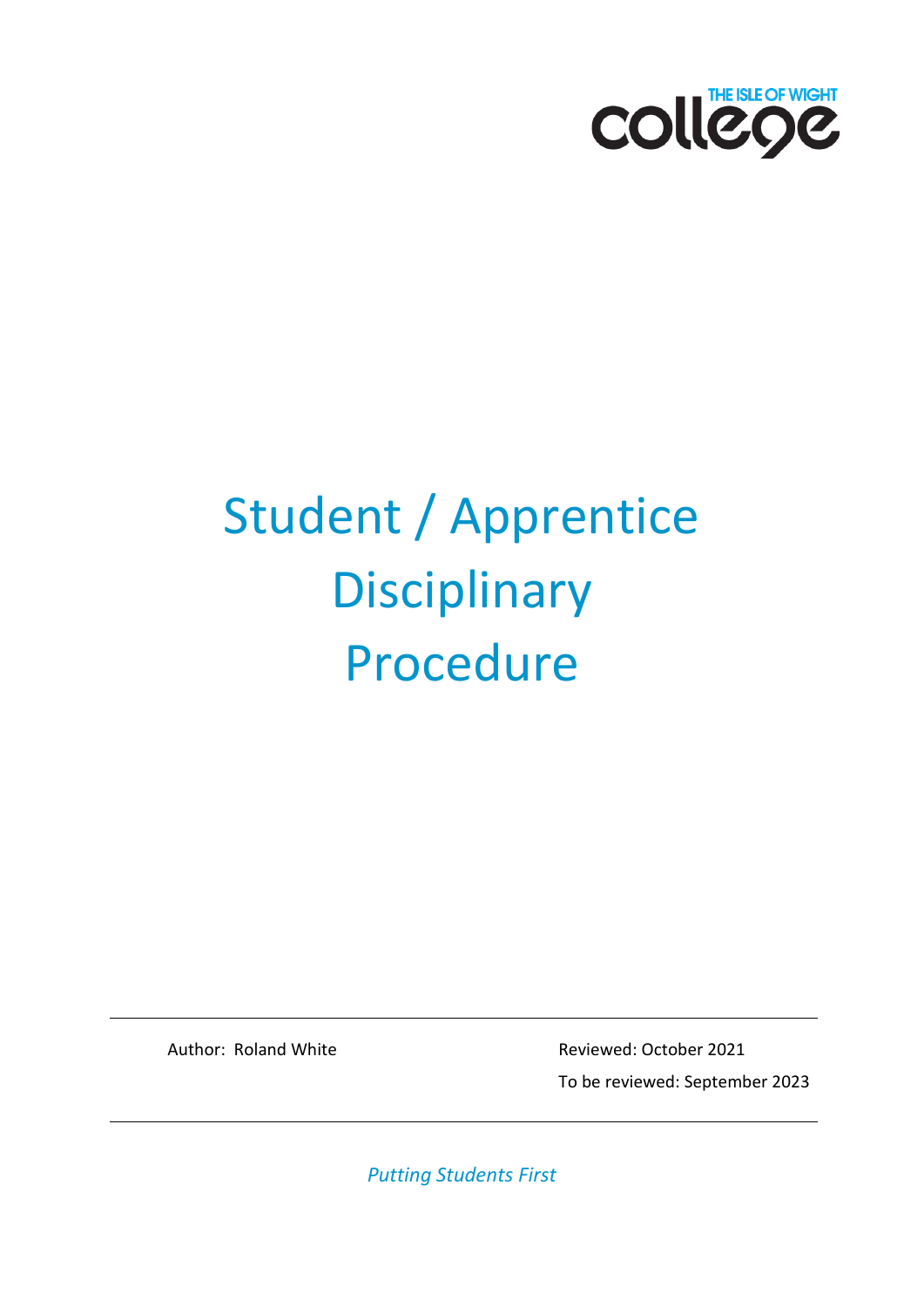#### Contents

| College students / apprentices enrolled on courses delivered by franchise partners7 |  |
|-------------------------------------------------------------------------------------|--|
|                                                                                     |  |
|                                                                                     |  |
|                                                                                     |  |
|                                                                                     |  |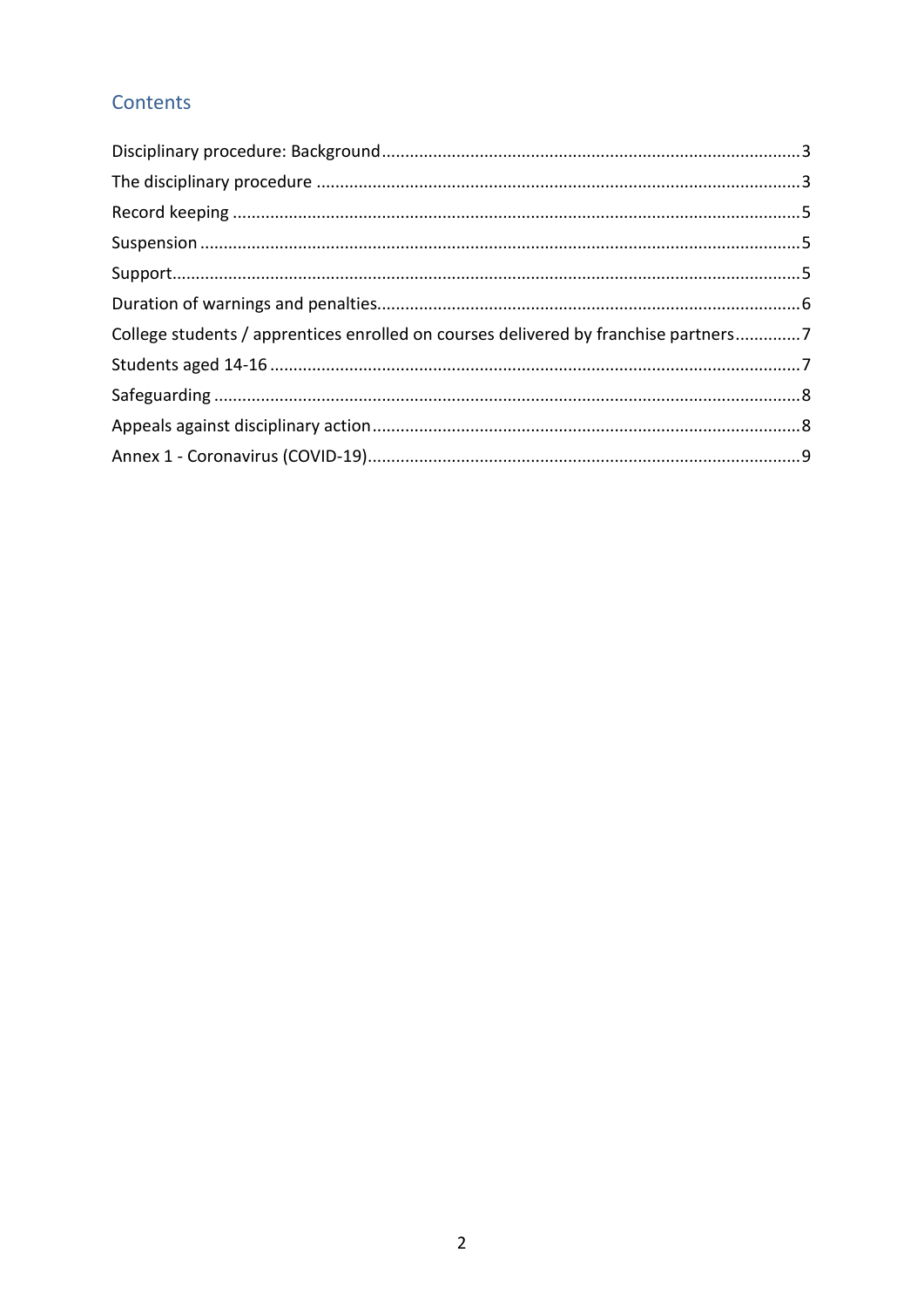# <span id="page-2-0"></span>Disciplinary procedure: Background

- 1. The College operates a student / apprentice disciplinary procedure that serves three purposes which are:
	- Provide students / apprentices with a procedure that is personally developmental as well as corrective
	- Provide a framework for staff to address student / apprentice behaviour issues
	- Provide a staged procedure to allow for cumulative warnings where appropriate.
- 2. It is also essential that the student / apprentice disciplinary procedure is sufficiently robust to withstand challenge, facilitate appeal and ultimately remove students / apprentices from the organisation when this is deemed to be the most appropriate course of action, recognising this always remains an action of last resort.

# <span id="page-2-1"></span>The disciplinary procedure

- 3. The College operates a four stage student / apprentice disciplinary procedure for students / apprentices who it considers are not complying with the College Charter (Our Promise – You and Your College), college rules, policies or procedures or whose behaviour is considered to be inappropriate, **whilst engaged in activities which come under the control of the college. Where an activity takes place outsaide of college, including online, but its consequences are nevertheless felt in college, the college will use its discretion, in liaison with external partners as appropriate, to decide if the matter falls within the college disciplinary procedure.**
- 4. At all stages a record will be made on the student's eTrackr / apprentice's SmartAssessor record and shared with the manager responsible for the curriculum area and the student mentor/ apprenticeship assessor. As necessary the Head of Support for Students, Head of Safeguarding & Student Advocacy and Assistant Principal (Teaching, Learning, Students & HR) will be informed.
- 5. In cases of potential gross misconduct there will be an investigation into the alleged incident and subsequently a meeting with the Principal (or their nominee) to determine the outcome. This process will be coordinated by the Assistant Principal (Teaching, Learning, Students & HR).
- 6. Where the necessary permissions have been granted, parents and carers and in the case of apprentices, employers - will be kept informed.
- 7. The table below summarises the stages in the process, the potential sanctions, the staff who can issue them and how the outcome should be noted on the student's eTrackr record / SmartAssessor for apprentices. For more guidance please see the flow chart later in this document.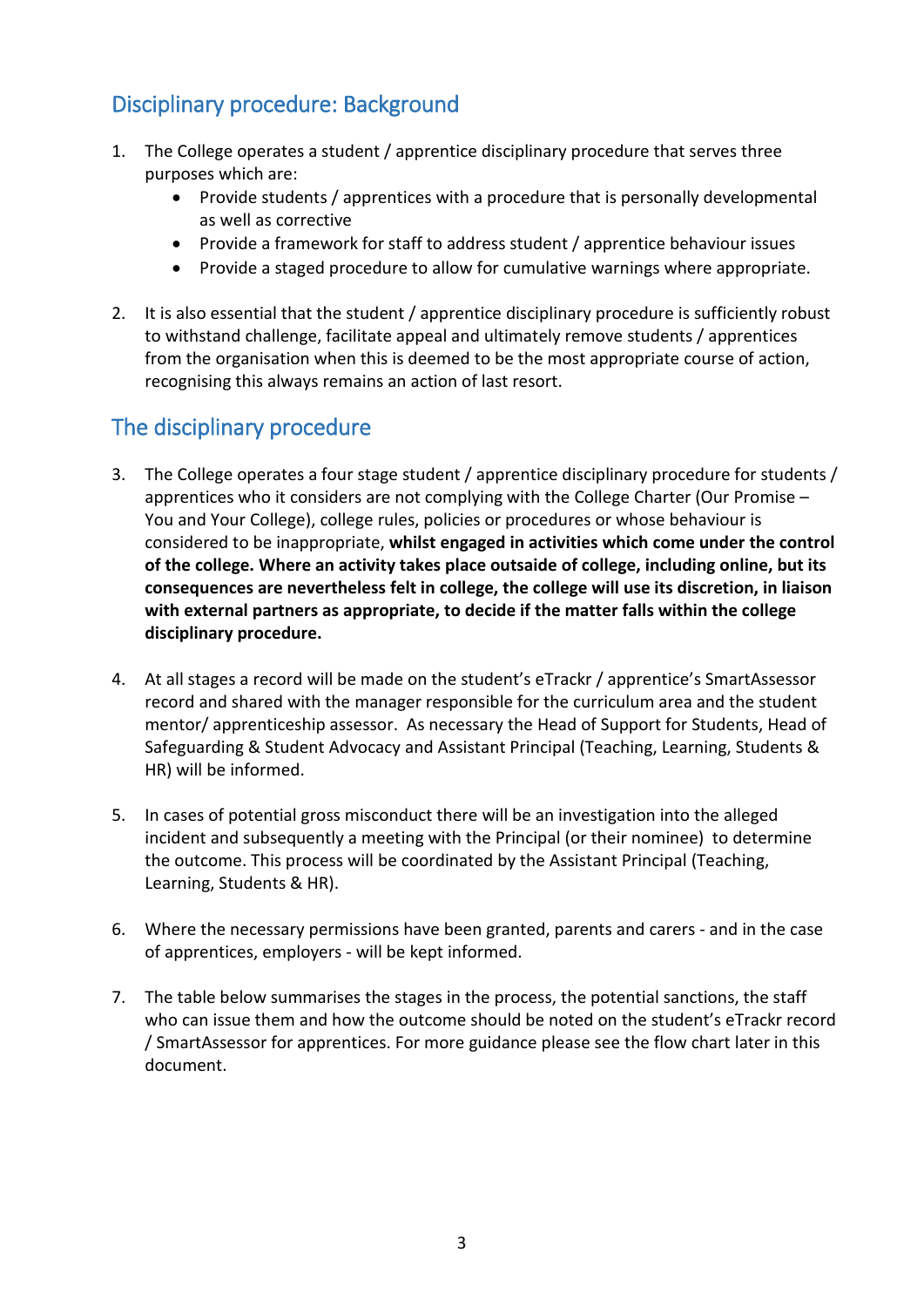|                                            | <b>Outcome</b>               | Who can issue                                                                                                    | eTrackr record                      |
|--------------------------------------------|------------------------------|------------------------------------------------------------------------------------------------------------------|-------------------------------------|
| Stage $1 -$ Minor<br>Misconduct            | Verbal warning<br>(informal) | Course Co-ordinator / Programme<br>Leader or more senior member of<br>staff                                      | Recorded as<br>Cause for<br>Concern |
| Stage $2-$<br><b>Serious</b><br>Misconduct | Verbal warning<br>(formal)   | Course Coordinator / Programme<br>Leader, Section Leader / Senior<br>Lecturer, or more senior member<br>of staff | Record as Cause<br>for Concern      |
| Stage $3-$<br><b>Serious</b><br>Misconduct | Written<br>warning           | Curriculum Manager / Head of<br>Department or more senior<br>member of staff                                     | Stage 1<br>discipline*              |
| Stage $4 - Gross$<br>Misconduct            | Final written<br>warning     | Senior Manager or Principal                                                                                      | Stage 2<br>discipline*              |
| Gross<br>Misconduct                        | Permanent<br>exclusion       | Principal                                                                                                        | Stage 2<br>discipline*              |

\* Stage 1 and 2 discipline issues for students need to be notified to the SIS team, who will place the sanction on eTrackr, or to the apprenticeship team to update SmartAssessor.

- 8. The four stages outlined above are normally followed in sequence. If they fail to secure an improvement in behaviour or performance the Principal may exclude the student / apprentice from the College.
- 9. Where it is considered that the student's / apprentice's behaviour is sufficiently serious, disciplinary action will start at the appropriate stage within the sequence. If behaviour is considered as gross misconduct it may result in immediate suspension and possible permanent exclusion (e.g. harmful sexual behaviours, possession, intoxication and/or sale of illegal drugs and alcohol, physical violence or intimidatory behaviour, accessing pornography or other inappropriate material on the Internet, bullying. contravening the College's Equality and Diversity Policy, theft etc).
- 10. The college has a zero tolerance towards peer based sexual violence and sexual harassment. If a concern arises regarding sexual harassment or violence, it will be investigated urgently, in accordance with this procedure. Support with be provided to all parties involved whilst the investigation is ongoing. As appropriate the college will liaise with external partners in children's services, the police, etc. In dealing with cases of this nature the college will be mindful of the national guidance 'Sexual violence and sexual harassment between children in schools and colleges' - GOV.UK (www.gov.uk) and [Keeping children safe in education - GOV.UK \(www.gov.uk\).](https://www.gov.uk/government/publications/keeping-children-safe-in-education--2) See also [paragraph 23](#page-7-0) below.
- 11. Where it is considered appropriate (for example, a possible safeguarding concern) the College will work in partnership with external agencies, such as the police or the local authority children services department. Where the College is advised by the police that a criminal investigation is underway, we will work collaboratively with them. If the College considers the criminal investigation to have a potential negative impact on college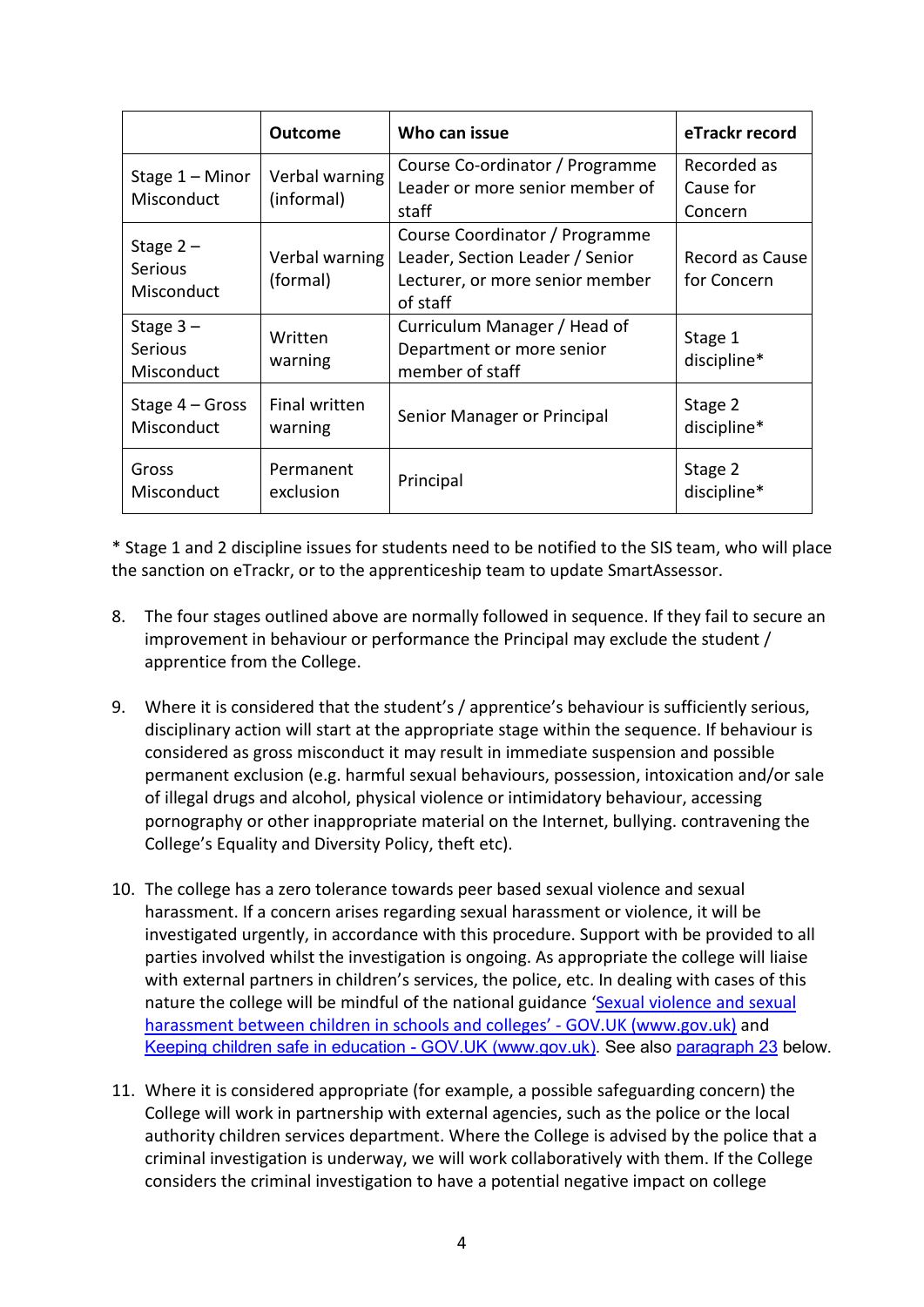students, apprentices or members of staff, this will be taken into consideration when deciding what action to take. If considered appropriate, the College will seek advice from the police.

# <span id="page-4-0"></span>Record keeping

12. Records of all disciplinary action should be made on eTrackr / SmartAssessor. Causes for concern on eTrackr should only be used for issues addressed through the student discipline procedure; other issues which staff may wish to record should be recorded as a 'note' on eTrackr.

#### <span id="page-4-1"></span>Suspension

- 13. Student / apprentice suspensions will only be applied where absolutely necessary and only be used in the following situations:
	- 1) In cases of potential gross misconduct to protect those involved while an investigation takes place into the alleged incident
	- 2) To remove a student / apprentice from a situation, allowing time for reflection and "cooling-off" to take place prior to returning to learning.

Students / apprentices may only be suspended by a Head of Department, Curriculum Manager, the Head of Safeguarding & Student Advocacy, the Director of Services for Students and HR, or a member of the senior management team.

14. In relation to suspension in connection with potential gross misconduct, students / apprentices will only be allowed into college to provide information in connection with the investigation, until the disciplinary meeting has been held and a decision reached.

## <span id="page-4-2"></span>Support

15. At the disciplinary hearing students / apprentices under 18, or under 25 if the student / apprentice has a learning difficulty / disability or an education and health care plan (EHCP), should be accompanied by either a parent, carer or friend. If a parent or carer are not available, the college will offer support through the provision of the Head of Safeguarding & Student Advocacy or a Student Mentor. As appropriate other external agencies may also be invited to attend if felt beneficial and supportive to the student.

#### **i. Students / apprentices with learning difficulties and disabilities**

Where a student / apprentice has an identified learning difficulty or disability, extra care will be taken during the disciplinary process to ensure that they are fully supported and understand the process being followed. This may require additional support from parents, carers and professionals that work with the student and appropriate adaptions being made to allow the student / apprentice to fully participate and ensure their views are taken into consideration. Where the student cannot advocate for themselves or it is felt that their attendance at a disciplinary meeting would be too distressing for them, an advocate may represent their views and wishes. This may be a professional from a residential care setting where they live, a social worker or other professional from the local authority or a family member who has power of attorney for the student / apprentice.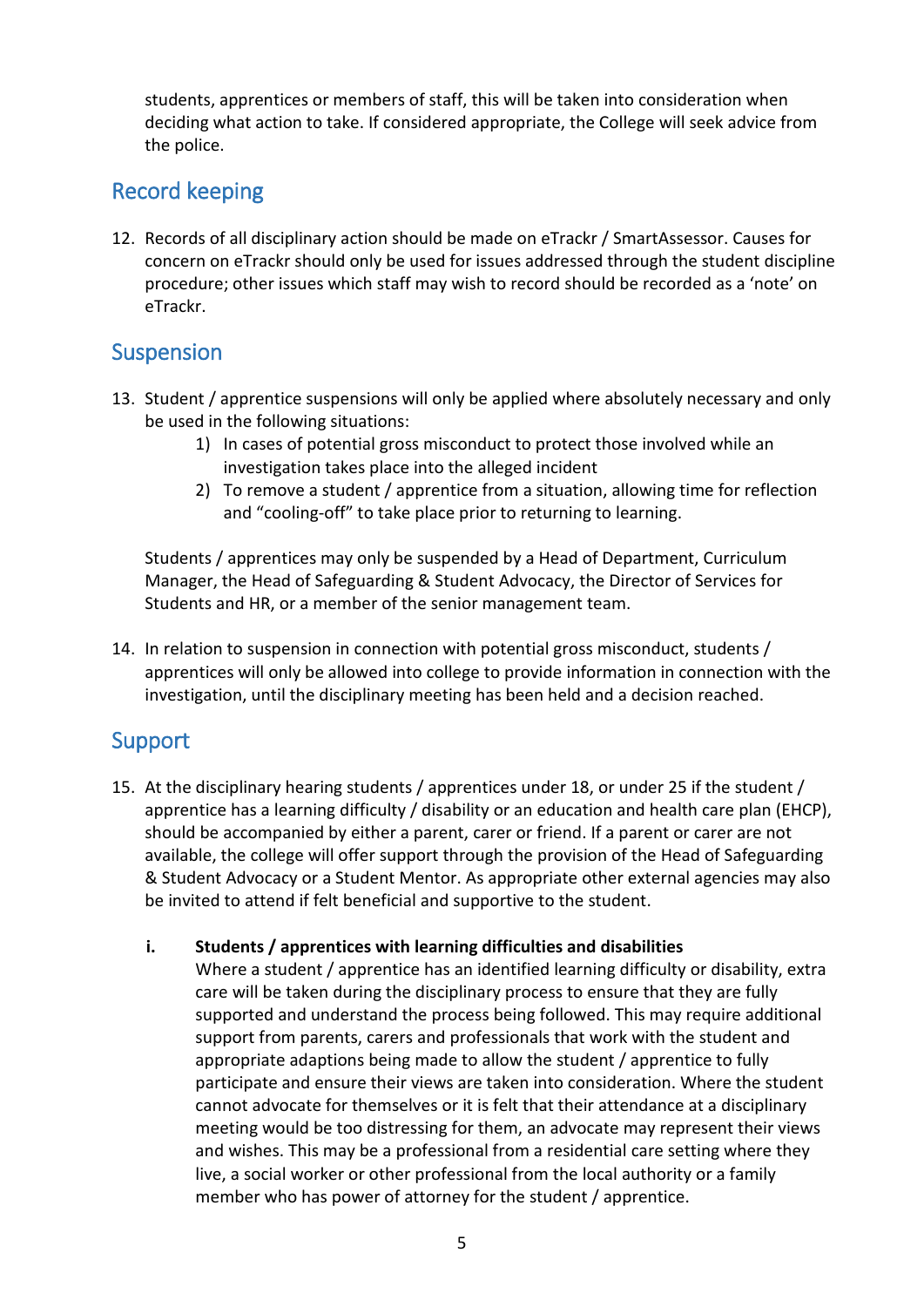The college recognises that on occasion a student's / apprentice's behaviour can be as a result of a learning difficulty or disability they may have. This will be taken into consideration, together with the effectiveness of any reasonable adjustments the college has put in place, by staff when following this procedure. As appropriate reference will also be made to other college procedures such as those related to health and safety and safeguarding. The college has a duty to maintain a safe place of learning and work and therefore will follow the steps laid out in this procedure to deal with behaviour felt to be unacceptable, especially where it puts others at risk.

#### **ii. Work based learning**

Where students or apprentices are following a programme primarily based at an employer's premises, such as an apprenticeship or traineeship, the student will be subject to the college student discipline policy, as well as the relevant staff discipline procedures of the employer. If the apprentice is under 18, or under 25 if they have a learning difficulty / disability or an education, health and care plan (EHCP) the student should be accompanied by a parent or carer, where the student or apprentice has given the necessary permission. Where relevant the employer may also be asked to provide their views and attend any relevant meetings.

#### **iii. Looked after children and formerly looked after children ('care leavers')**

Where a student / apprentice is looked after or is a care leaver, the college will be mindful of this when dealing with any issues concerning their behaviour or conduct at college. The college's designated teacher for looked after children (currently this is the Head of Safeguarding & Student Advocacy, who is also one of the college's deputy designated safeguarding leads) will be involved at each stage in the process and will liaise with the relevant virtual school as necessary. The designated teacher and other college staff will refer as appropriate to national and local guidance about looked after children to inform decision-making. It should be noted that this guidance is often intended for use in schools and academies and not specifically general further education colleges. Therefore, the college will refer to them as a source of good practice rather than mandatory guidance. The main guidance document is: 'The designated teacher for looked-after and previously looked-after children: Statutory guidance on their roles and responsibilities' Designated teacher for looked-after and previously looked-after children - GOV.UK (www.gov.uk) (DfE, February 2018).

## <span id="page-5-0"></span>Duration of warnings and penalties

- 16. If as a result of a disciplinary incident a warning or sanction is issued, these will remain in force for the following periods:
	- **Verbal warning (informal)** a note will be placed on file for future reference to aid monitoring of behaviour. These are not time spanned as they contain no sanction in their own right.
	- **Formal verbal (recorded) and written warning** these remain in force for a period of six months or until the end of the current enrolment at the college, depending upon which occurs first.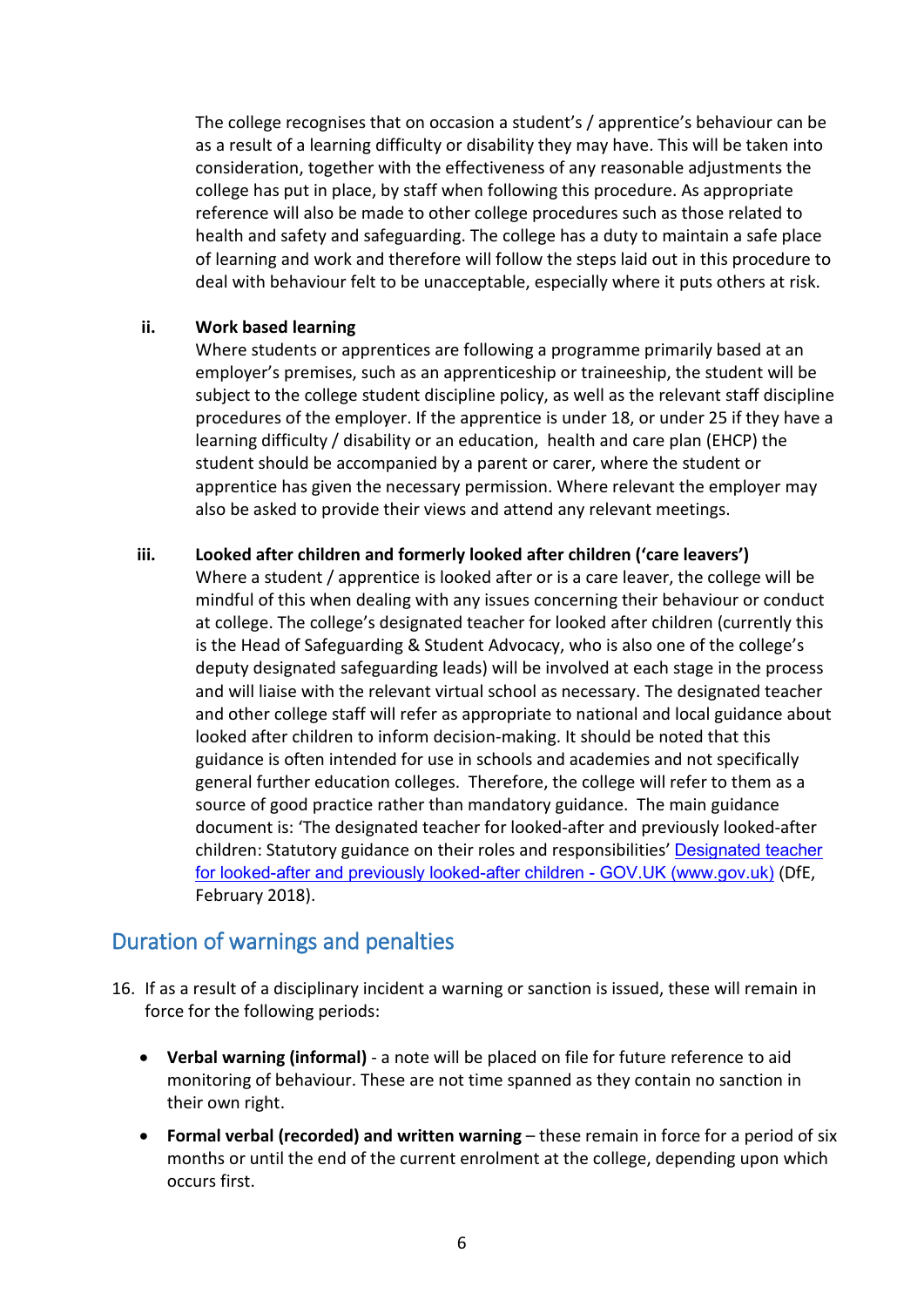- **Final written warning** this will remain in force for the duration of the current enrolment at the college. If the student seeks to enrol on a further course, during the application process their conduct since the issue of the final written warning would be considered and will inform the decision of whether to offer a place. If successful in securing a place on a course, the written warning would be considered as "spent" at this time.
- **Permanent exclusion** if a student is excluded from the college, this will be for the remainder of their current planned programme of learning. If a student who has previously been permenantly excluded from the college wishes to return to study at the college, prior to submitting an application they will first need to meet the Assistant Principal (Teaching, Learning, Students & HR) or their nominated deputy. The purpose of this meeting will be to assess their suitability to now return to learning at the college. Consideration will be given to the progress they have made in achieving any actions set out in the letter excluding them from the college and how effectively the college will be able to meet any needs they may have at that time. Following this meeting the Assistant Principal or their nominated deputy may either agree to an application being submitted, which may have conditions attached to it, or decline the request. In the case of the latter, the reasons will be set out in writing and the applicant will have the right to appeal the decision to the Principal within seven days of the date of the letter.

# <span id="page-6-0"></span>College students / apprentices enrolled on courses delivered by franchise partners

17. All students enrolled on college courses through franchise partners are subject to the college student discipline policy. In implementing this the college will work in partnership with the franchise provider, recognising that in applying the policy adaption may be needed in recognition of local circumstances and the special nature of the provision being provided.

## <span id="page-6-1"></span>Students aged 14-16

- 18. All offers of a place at college for students aged 14-16 years old will be subject to an initial 6 week induction and probation period. During this time, the student's progress, performance and behaviour will be monitored. If any causes for concern arise during this time they will be discussed with the student, their parent / carer and, as applicable, their school. If at any point it is felt that the college is not able to meet the student's needs or that their behaviour or conduct are not acceptable, the offer of a place at the college will be withdrawn. This decision will be made by the respective Head of Department , in liaision with the Assistant Principal (Teaching, Learning, Students and HR). After this initial six week period the college student discipline period will apply in the usual way.
- 19. **School links and special school courses**. Where students are enrolled on a 14-16 college course in partnership with a local secondary school, the college's student disciplinary policy and procedure will apply to them while engaged in college organised learning activities. The college will work in partnership with the school and parents / carers when dealing with any student behaviour concerns.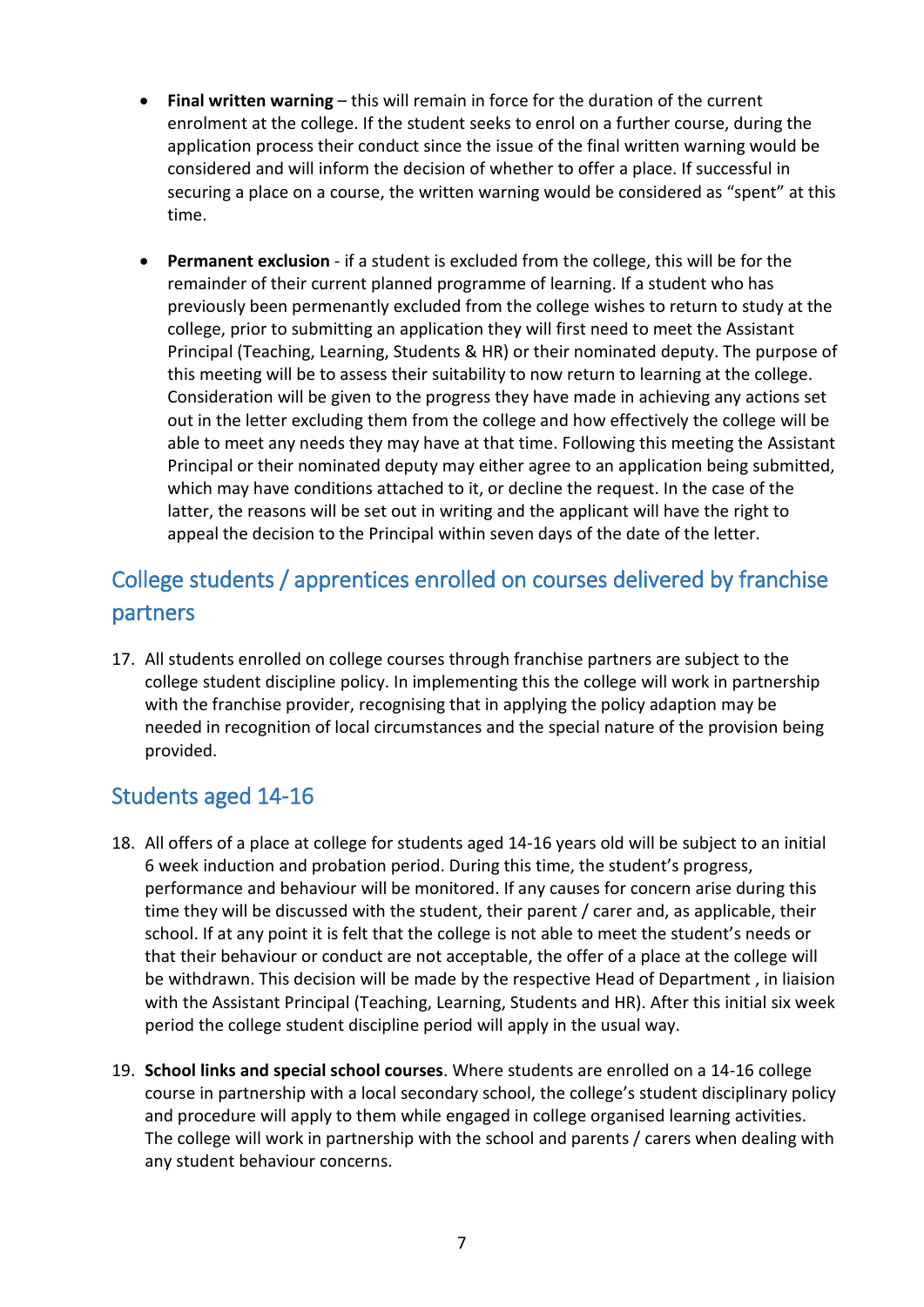- 20. **Electively home educated (EHE)students and students on bespoke programmes**: the college student disciplinary policy will apply in the normal manner.
- 21. **Students attending college who are at risk of disengaging from learning and are 'on roll' at a school**: these students will follow the student disiplinary and behaviour policy of the institution where they are 'on roll'. If the college has concerns regarding the behaviour of these students it will work with the respective school to seek to address them. If this proves to be unsuccessful the college may withdraw the offer of a place at the college.

# <span id="page-7-0"></span>Safeguarding

- 22. The college places the wellbeing and safety of all its students / apprentices at the centre of all it does. Throughout any disciplinary process the college will take appropriate, supportive action to safeguard students / apprentices. For example, it may be decided that a student / apprentice should not attend college whilst an investigation is ongoing for their own protection, or the protection of other students / apprentices.
- 23. The college takes very seriously peer on peer / child on child abuse (such as sexual violence, harassment, upskirting, physical violence, bullying etc.) and when necessary will take action in accordance with this procedure against any student / apprentice found to have committed peer on peer abuse. See also paragraph 10 above.

## <span id="page-7-1"></span>Appeals against disciplinary action

24. Students / apprentices have the right to appeal against any sanctions imposed at any stage in the procedure by writing, within 7 days, to the following:

#### **Stages 1, 2 and 3:**

To the Assistant Principal (Teaching, Learning and Students), Isle of Wight College, Medina Way, Newport, Isle of Wight, PO30 5TA

#### **Stage 4:**

To the College Corporation, c/o the Principal's Office, Isle of Wight College, Medina Way, Newport, Isle of Wight, PO30 5TA.

25. **Students aged 14-16 years old (withdrawal during probation period):** Appeals should be made to the Assistant Principal (Teaching, Learning, Students & HR). All other appeals involving students aged 14-16 will follow the normal college procedure as set out in this policy.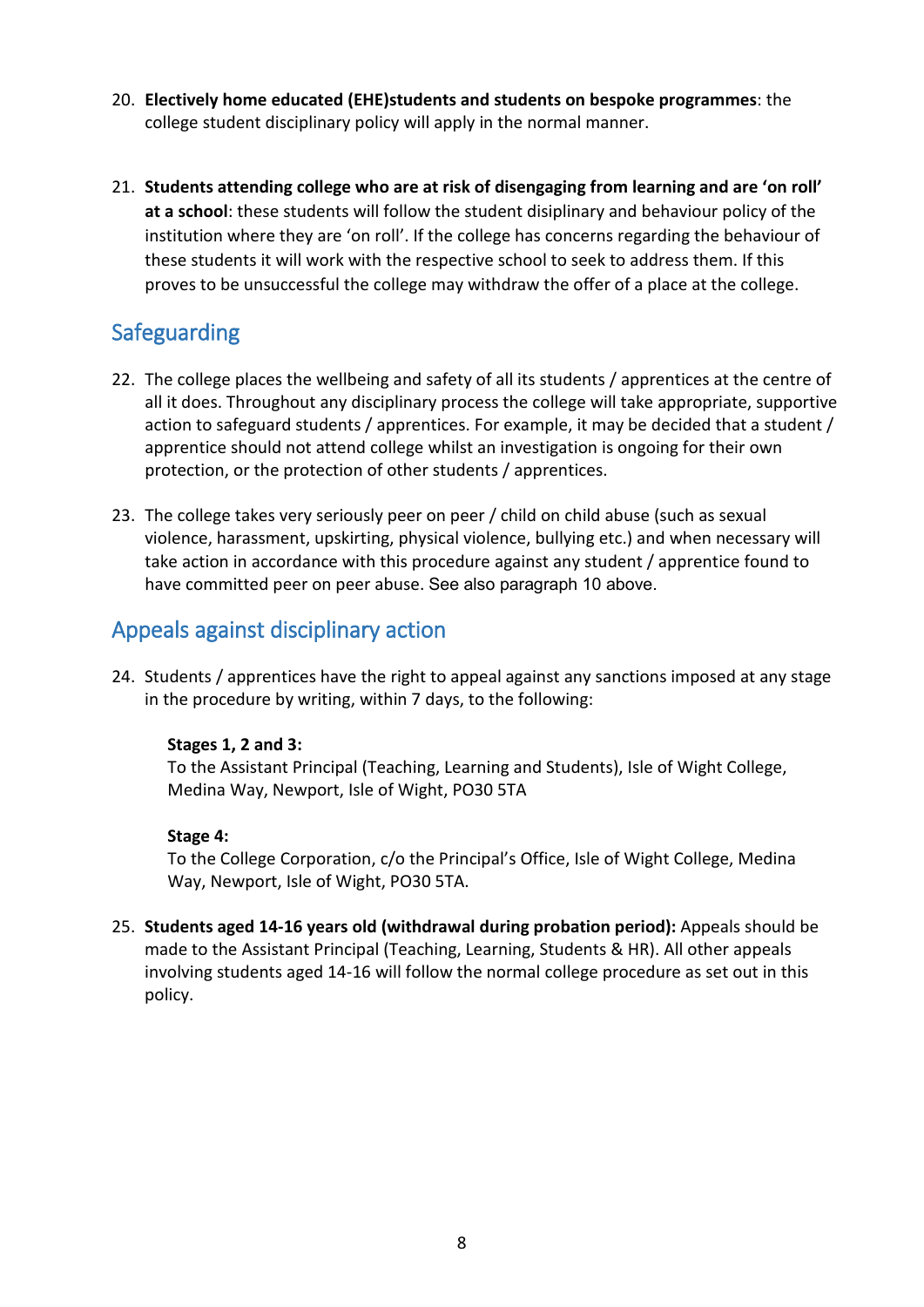# <span id="page-8-0"></span>Annex 1 - Coronavirus (COVID-19)

The college places the utmost importance on maintaining the safety and wellbeing of its students and staff. In response to the coronavirus (COVID-19) pandemic, the college has developed a comprehensive risk assessment and associated mitigations to keep students and staff safe. Depending upon the level of risk at any one time this may require users of the college's premises and services to closely follow guidelines and expectations when on the college campus and when learning and working online.

Repeated and deliberate failure by a student or apprentice to adhere to reasonable requests made by the college as part of its response to the coronavirus (COVID-19) pandemic will potentially be considered as a disciplinary matter and handled in accordance with this policy.

#### **Student / apprentice discipline hearings during the period of the pandemic**

In the event of concerns arising about a student's/apprentice's behaviour, the college would normally arrange a meeting to discuss these and agree what, if any, action is needed. If the student has given the appropriate permission their parent or carer would be invited to this. If social distancing guidelines, as issued by the government are in force, these meetings will be conducted either online using Microsoft Teams, or over the telephone.